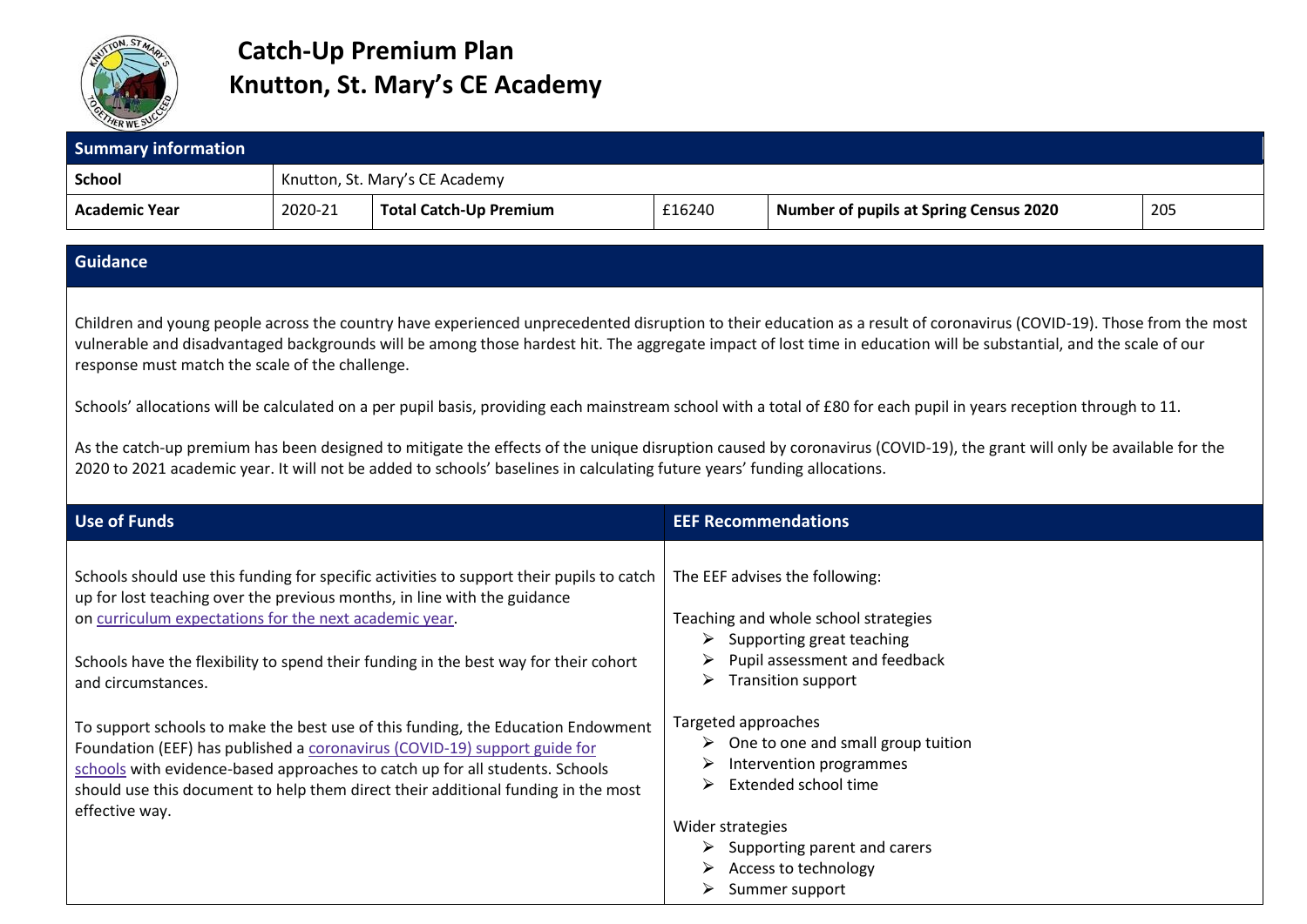|                               | <b>Identified impact of lockdown</b>                                                                                                                                                                                                                                                                                                                                                                                                                                                                                                                                                                                                                                                                                                                                                                                                                                        |                                                                    |     |     |     |     |     |  |
|-------------------------------|-----------------------------------------------------------------------------------------------------------------------------------------------------------------------------------------------------------------------------------------------------------------------------------------------------------------------------------------------------------------------------------------------------------------------------------------------------------------------------------------------------------------------------------------------------------------------------------------------------------------------------------------------------------------------------------------------------------------------------------------------------------------------------------------------------------------------------------------------------------------------------|--------------------------------------------------------------------|-----|-----|-----|-----|-----|--|
| <b>Maths</b>                  | Specific content has been missed, leading to gaps in learning and stalled sequencing of journeys. Children still have an appetite for maths and lockdown has<br>not affected their attitudes however they are quite simply, 'behind'.<br>Recall of basic skills has suffered - children are not able to recall addition facts, times tables and have forgotten once taught calculation strategies. This is<br>reflected in assessments.                                                                                                                                                                                                                                                                                                                                                                                                                                     |                                                                    |     |     |     |     |     |  |
| <b>Writing</b>                | Children haven't necessarily missed 'units' of learning in the same way as Maths, however they have lost essential practising of writing skills. GPS specific<br>knowledge has suffered, leading to lack of fluency in writing. Those who have maintained writing throughout lockdown are less affected, however those<br>who evidently didn't write much have had to work additionally hard on writing stamina and improving their motivation due to the lack of fluency in their<br>ability to write.                                                                                                                                                                                                                                                                                                                                                                     |                                                                    |     |     |     |     |     |  |
| <b>Reading</b>                | Children accessed reading during lockdown more than any other subject. This is something that was more accessible for families and required less teacher<br>input. However, children are less fluent in their reading and the gap between those children that read widely and those children who don't is now<br>increasingly wide. The bottom 20% of readers have been disproportionately impacted as have the older children in UKS2.                                                                                                                                                                                                                                                                                                                                                                                                                                     |                                                                    |     |     |     |     |     |  |
| Other<br>curriculum<br>areas. | There are now significant gaps in knowledge - whole units of work have not been taught meaning that children are less able to access pre-requisite<br>knowledge when learning something new and they are less likely to make connections between concepts and themes throughout the curriculum. Children<br>have also missed out on the curriculum experiences e.g. trips, visitors and powerful curriculum moments.<br>We are keenly aware that lockdown has led to many of our learners staying indoors for long periods of time and have lost physical fitness. This will be a key<br>focus in our Recovery Curriculum.<br>The unprecedented times have led to some families within our community experiencing increased anxiety, financial pressure and social isolation. As a<br>school we are dedicated to supporting our children in developing their mental health. |                                                                    |     |     |     |     |     |  |
|                               |                                                                                                                                                                                                                                                                                                                                                                                                                                                                                                                                                                                                                                                                                                                                                                                                                                                                             | <b>Baseline Pupil Performance Overview September 2020 Baseline</b> |     |     |     |     |     |  |
|                               | <b>Year Group</b>                                                                                                                                                                                                                                                                                                                                                                                                                                                                                                                                                                                                                                                                                                                                                                                                                                                           |                                                                    |     | 3   | 4   | 5   |     |  |
|                               | % achieving ARE in reading                                                                                                                                                                                                                                                                                                                                                                                                                                                                                                                                                                                                                                                                                                                                                                                                                                                  | 30%                                                                | 52% | 58% | 64% | 33% | 44% |  |
|                               | % achieving ARE in writing                                                                                                                                                                                                                                                                                                                                                                                                                                                                                                                                                                                                                                                                                                                                                                                                                                                  | 30%                                                                | 48% | 50% | 55% | 41% | 41% |  |
|                               | % achieving ARE in maths                                                                                                                                                                                                                                                                                                                                                                                                                                                                                                                                                                                                                                                                                                                                                                                                                                                    | 18%                                                                | 55% | 50% | 61% | 50% | 60% |  |
|                               | % achieving ARE in phonics check                                                                                                                                                                                                                                                                                                                                                                                                                                                                                                                                                                                                                                                                                                                                                                                                                                            |                                                                    | 38% |     |     |     |     |  |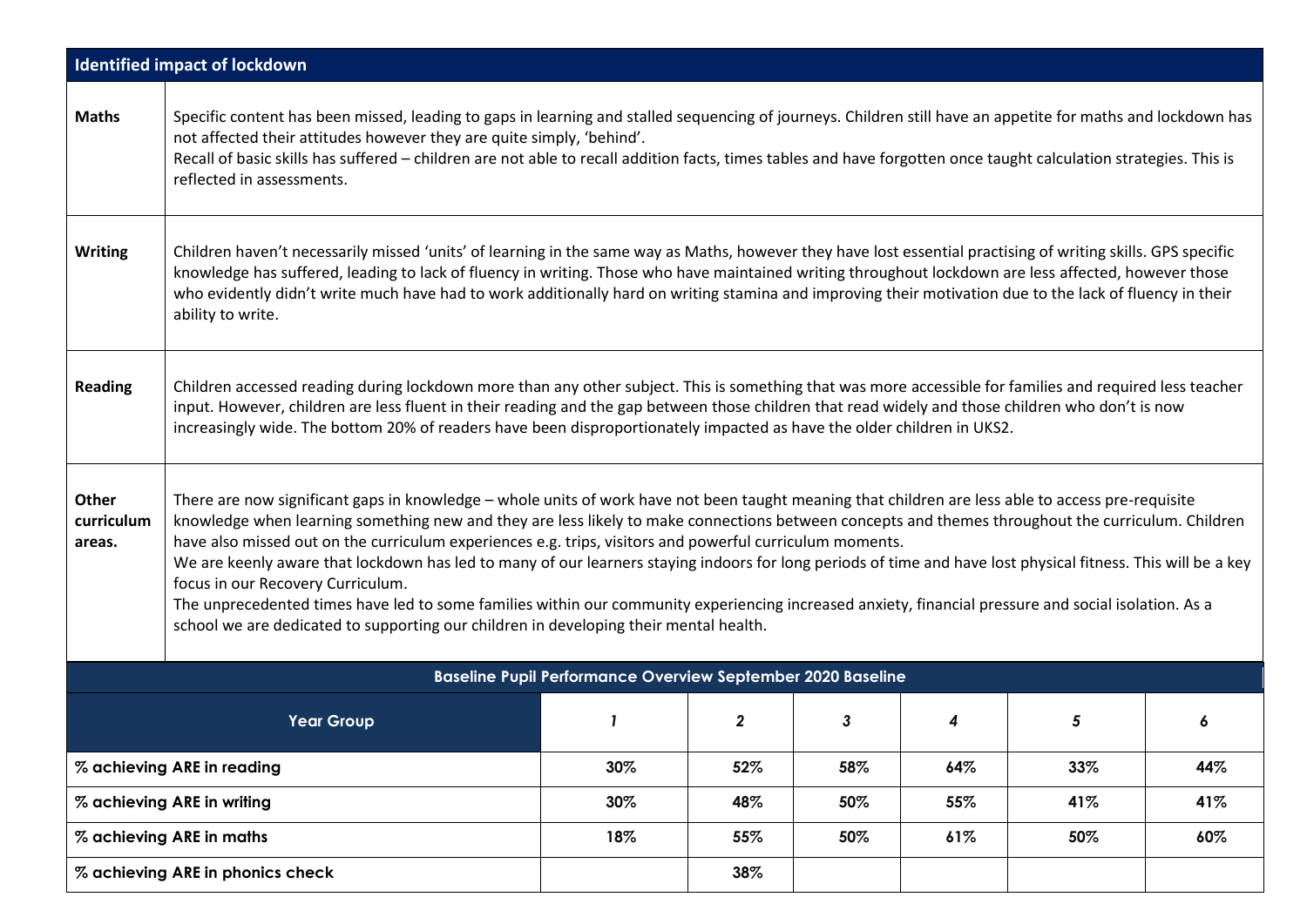| <b>Early Years Foundation Stage</b>                                             |                               |             |           |          |       |                               |                                         |
|---------------------------------------------------------------------------------|-------------------------------|-------------|-----------|----------|-------|-------------------------------|-----------------------------------------|
| % achieving exceeding birth - 3 on entry (n) / exceeding 3-<br>4 on entry (rec) | Communication<br>and Language | <b>PSED</b> | <b>PD</b> | Literacy | Maths | Understanding<br>of the world | <b>Expressive</b><br>Arts and<br>Design |
| <b>Nursery</b>                                                                  | 55%                           | 66%         | 33%       | 44%      | 44%   | 55%                           | 44%                                     |
| Reception                                                                       | 31%                           | $6\%$       | 12%       | 19%      | 25%   | 0%                            | 50%                                     |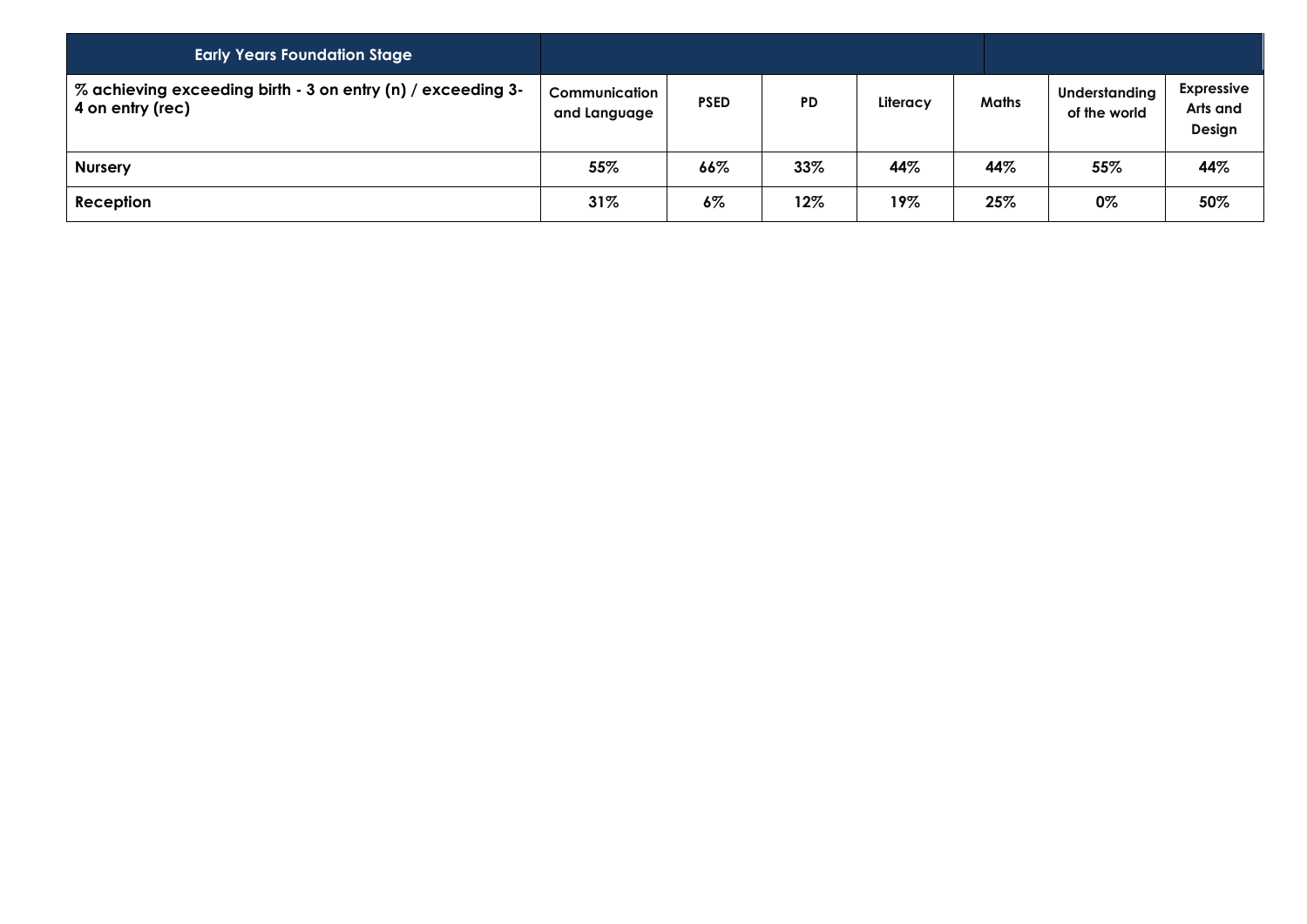Planned expenditure - The headings below are grouped into the categories outlined in the Education Endowment Foundation's coronavirus support guide for schools)

| ii. Teaching and whole-school strategies<br>i.                                                                                                                                                                                                                                                      |                                                                                                                                                                                                                                                                                   |                        |                   |                        |  |  |
|-----------------------------------------------------------------------------------------------------------------------------------------------------------------------------------------------------------------------------------------------------------------------------------------------------|-----------------------------------------------------------------------------------------------------------------------------------------------------------------------------------------------------------------------------------------------------------------------------------|------------------------|-------------------|------------------------|--|--|
| <b>Desired outcome</b>                                                                                                                                                                                                                                                                              | Chosen approach and anticipated cost                                                                                                                                                                                                                                              | Impact (once reviewed) | <b>Staff lead</b> | <b>Review</b><br>date? |  |  |
| Supporting great teaching:                                                                                                                                                                                                                                                                          |                                                                                                                                                                                                                                                                                   |                        |                   |                        |  |  |
| Our primary strategy is Quality first teaching. This makes<br>the biggest difference to pupil premium pupils as it has a<br>disproportionately positive impact on Pupil premium<br>children. Children will make accelerated progress towards<br>to return to at least their pre-covid flight paths. | Our QFT strategies include the planning of well-<br>sequenced and manageable lessons coupled with<br>effective pedagogical choices, effective and robust<br>assessment for learning, differentiated learning, and<br>strategies to support SEN pupils' learning in class.<br>(E0) |                        | JR.               | Feb 2021               |  |  |
| The foundation subjects will be planned with increasing<br>detail and consideration for how pre-requisite knowledge<br>will be taught alongside new learning so that knowledge<br>gaps can be reduced.                                                                                              | Additional time for subject leaders to research and<br>plan subjects. Release time and additional cover will<br>be required to facilitate the additional PPA. (£540)                                                                                                              |                        | CB                | Feb 2021               |  |  |
| Effective use of technology in the classroom (1:1 I-pads) to<br>support learning, to engage and motivate children. Children<br>will have access to quality learning resources when taking<br>part in home learning, which will help to close the<br>attainment gap.                                 | Professional development to support the effective use<br>of technology in the classroom.<br>Apple teacher training (£995)<br>Purple Mash CPD (£0)                                                                                                                                 |                        | DC                | Feb 2021               |  |  |
| Offering additional support and mentoring to early career<br>teachers who may have had opportunities to develop their<br>practice curbed by partial school closures.                                                                                                                                | Release time for 1:1 mentoring by subject leads / peer<br>observations (£540)                                                                                                                                                                                                     |                        | RF/CB/DC/<br>JS   | Feb 2021               |  |  |
|                                                                                                                                                                                                                                                                                                     | Support for new Y1 teacher to establish effective<br>phonics teaching, 'in class' and home learning reading<br>systems. (£260)                                                                                                                                                    |                        | JR                | Feb 2021               |  |  |
| Teachers receive professional development to support the<br>acquisition of vocabulary across all phases to ensure<br>children have the appropriate vocabulary to access the<br>curriculum.                                                                                                          | Staff meeting time allocated to professional<br>development for the teaching of vocabulary. (£0)                                                                                                                                                                                  |                        | <b>JS</b>         | Feb 2021               |  |  |
| Teachers receive professional development to support the<br>teaching of fluency in reading.                                                                                                                                                                                                         | Staff meeting time allocated to professional<br>development for the teaching of reading fluency. (£0)                                                                                                                                                                             |                        | CB                | Jan 2021               |  |  |
| Increased fitness / gross motor skill development, for all<br>children.                                                                                                                                                                                                                             | Additional PE lessons and daily mile timetabled, plus<br>active lunchtime activities planned to support a return<br>to pre-covid fitness levels for all children. (£0)                                                                                                            |                        |                   |                        |  |  |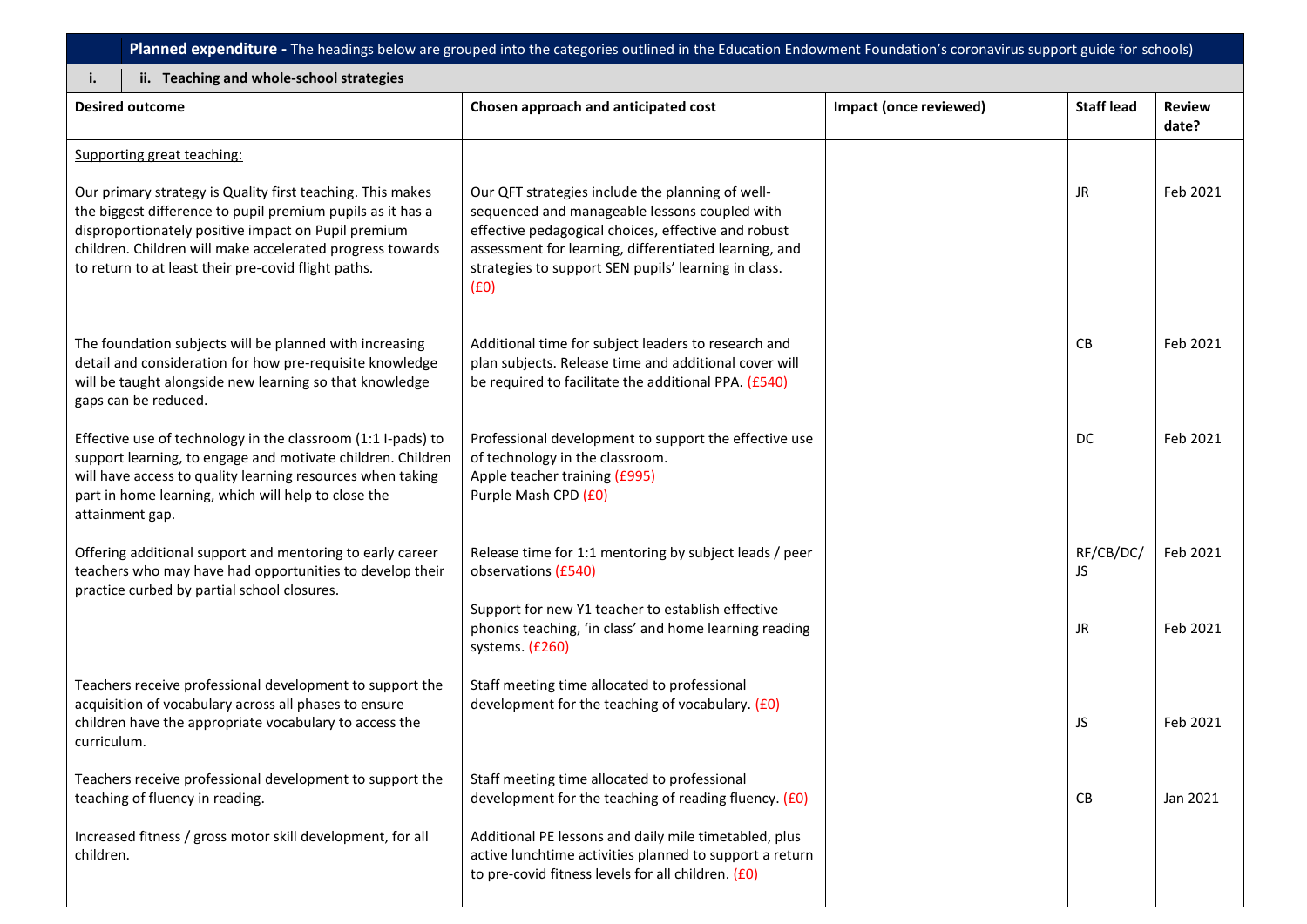| Teaching assessment and feedback                                                                                                                                                                                                         |                                                                                                                                                                                                                                                                                                                                     |                            |          |
|------------------------------------------------------------------------------------------------------------------------------------------------------------------------------------------------------------------------------------------|-------------------------------------------------------------------------------------------------------------------------------------------------------------------------------------------------------------------------------------------------------------------------------------------------------------------------------------|----------------------------|----------|
| Teachers have a very clear understanding of what gaps in<br>learning remain and use assessments of learning that are<br>aligned with standardised norms, giving a greater degree of<br>confidence in and accuracy of teacher assessment. | Purchase and implement the rising stars national test<br>- standardised assessments for maths. Complete<br>termly tests and record assessments on Mark to<br>identify gaps. (£446.25)                                                                                                                                               | DC/CB                      | Feb 2021 |
|                                                                                                                                                                                                                                          | Complete assessment of learning gaps analysis as a<br>result of Covid-19 closure. Include standardised<br>assessments in maths, e.g., NAT, together with RWInc<br>and Accelerated reader assessments /<br>Multidimensional fluency rubric to identify areas<br>where pupils are likely to require additional support in<br>reading. | CB                         | Dec 2020 |
| <b>Transition support</b><br>Children who are joining school from different settings or<br>who are beginning their schooling with KSM have an<br>opportunity to become familiar and confident with the<br>setting before they arrive.    | Additional time is made to cover the teacher so that<br>they can have a virtual meeting with their new starter<br>so that the child is confident in joining KSM.<br>(E180)                                                                                                                                                          | JR                         | Feb 2021 |
|                                                                                                                                                                                                                                          |                                                                                                                                                                                                                                                                                                                                     | <b>Total budgeted cost</b> | £2701.25 |

| iii.<br><b>Targeted approaches</b>                                                                                                                                                 |                                                                                                                                       |                        |                   |                        |  |  |  |
|------------------------------------------------------------------------------------------------------------------------------------------------------------------------------------|---------------------------------------------------------------------------------------------------------------------------------------|------------------------|-------------------|------------------------|--|--|--|
| <b>Desired outcome</b>                                                                                                                                                             | Chosen action/approach                                                                                                                | Impact (once reviewed) | <b>Staff lead</b> | <b>Review</b><br>date? |  |  |  |
| 1-to-1 and small group tuition<br>Identified children with make accelerated progress within<br>phonics to enable them to achieve age related<br>expectations.                      | Additional phonics 3xper week 1:1 in year 1 and 2<br>using the Rwinc 1:1 tutoring model. $(60)$                                       |                        | JS                | Dec 2020               |  |  |  |
| Identified children will have significantly increased rates of<br>reading fluency and prosody. They will be able to<br>comprehend reading better as a result of being able to read | Additional release time and training to support the<br>delivery of the reading fluency project. (JS release 1 x<br>1 hr per week (£0) |                        | JS/CB             | Dec 2020               |  |  |  |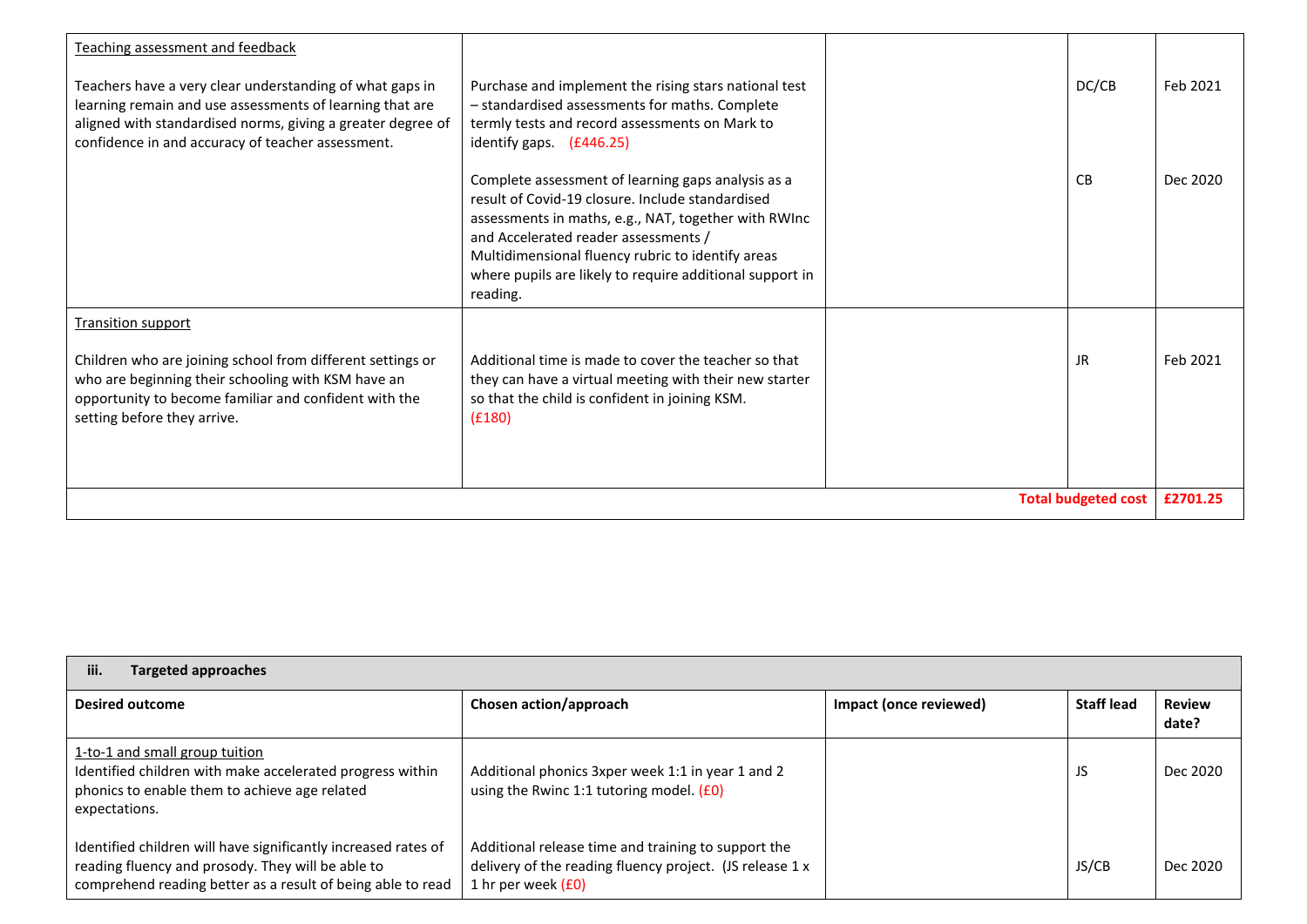| at pace without spending their working memory decoding.<br>Children will be confident readers and dips in reading<br>attainment will be negated.                                                                                                                                                                                                                                                                                                                                                                                                                                                                                                                                                                                                                                                                                                                                          | Reading fluency intervention small groups of target<br>children following multidimensional fluency rubric<br>assessment. (£0)                                           | JS/CB                      | Feb 2021  |
|-------------------------------------------------------------------------------------------------------------------------------------------------------------------------------------------------------------------------------------------------------------------------------------------------------------------------------------------------------------------------------------------------------------------------------------------------------------------------------------------------------------------------------------------------------------------------------------------------------------------------------------------------------------------------------------------------------------------------------------------------------------------------------------------------------------------------------------------------------------------------------------------|-------------------------------------------------------------------------------------------------------------------------------------------------------------------------|----------------------------|-----------|
| Intervention programme                                                                                                                                                                                                                                                                                                                                                                                                                                                                                                                                                                                                                                                                                                                                                                                                                                                                    |                                                                                                                                                                         |                            |           |
| Children will make accelerated progress to return to at least<br>their pre-covid flight paths.                                                                                                                                                                                                                                                                                                                                                                                                                                                                                                                                                                                                                                                                                                                                                                                            | Pre-teaching / Fluid teaching as part same day<br>intervention strategy, to support identified children<br>with assessed gaps in maths, reading, writing, SPAG.<br>(E0) | DC/JS                      | Feb 2021  |
| Children's vocabulary, listening and narrative skills,<br>phonological awareness and early letter-sound knowledge<br>as foundations for early literacy skills will be developed.<br>Children will achieve ARE in oral language skills.<br>Oral language skills form a crucial foundation for thinking,<br>learning and social interaction. Children's oral language<br>ability during their early years is one of the strongest<br>predictors of success in literacy and numeracy and later<br>employment and wellbeing. The Reception Nuffield Early<br>Language Intervention Programme (NELI), through several<br>robust EEF trials, has been shown to improve children's oral<br>language and early literacy skills. A recent trial of the<br>programme found that children made on average +3<br>months of additional progress compared to children in the<br>comparison group. (EEF) | Nuffield Early language intervention: 3 x 30 mins 1:3<br>plus 2 x 15 mins 1:1 (£3000)                                                                                   | MG / CB                    | June 2021 |
| <b>Extended school time</b><br>Identified children are able to access a daily catch up<br>reading. The attainment of those identified children<br>improves and effect of lockdown is becoming negated.                                                                                                                                                                                                                                                                                                                                                                                                                                                                                                                                                                                                                                                                                    | Daily 1:1 lunchtime reading club for targeted children<br>(E300)                                                                                                        | CB                         | Dec 2020  |
|                                                                                                                                                                                                                                                                                                                                                                                                                                                                                                                                                                                                                                                                                                                                                                                                                                                                                           |                                                                                                                                                                         | <b>Total budgeted cost</b> | £3300     |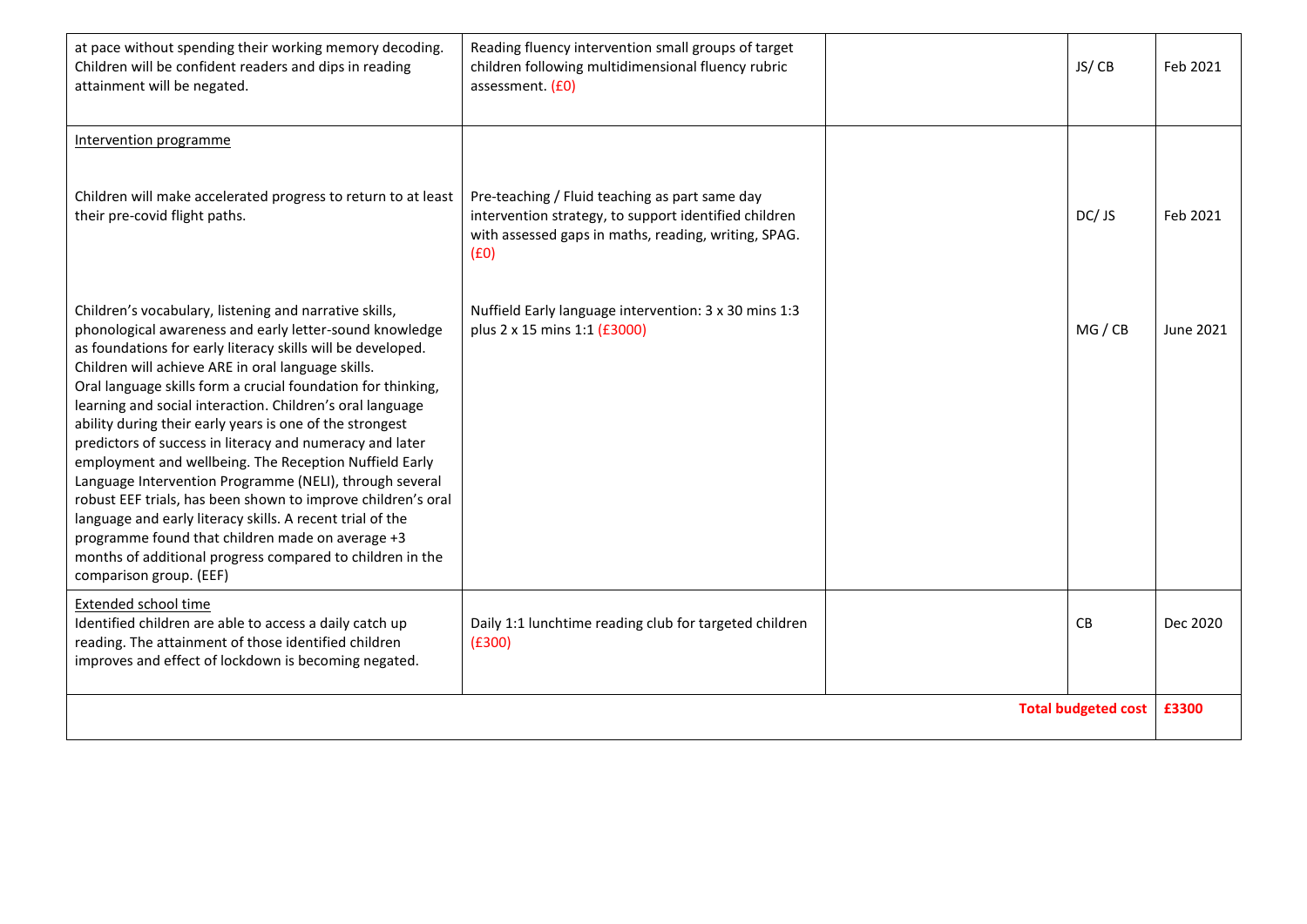| <b>Wider Strategies</b><br>iv.                                                                                                                                                                                                                                                                                                                                                                                                                                                                                                                                                                                                                                                                                                                                                                                                                                                                                                                                                                                                                                                                                                  |                                                                                                                                                                                                                                                                                                                                                                                                                                                                                                                                                                                                                                                                                |                        |                   |                        |  |  |  |
|---------------------------------------------------------------------------------------------------------------------------------------------------------------------------------------------------------------------------------------------------------------------------------------------------------------------------------------------------------------------------------------------------------------------------------------------------------------------------------------------------------------------------------------------------------------------------------------------------------------------------------------------------------------------------------------------------------------------------------------------------------------------------------------------------------------------------------------------------------------------------------------------------------------------------------------------------------------------------------------------------------------------------------------------------------------------------------------------------------------------------------|--------------------------------------------------------------------------------------------------------------------------------------------------------------------------------------------------------------------------------------------------------------------------------------------------------------------------------------------------------------------------------------------------------------------------------------------------------------------------------------------------------------------------------------------------------------------------------------------------------------------------------------------------------------------------------|------------------------|-------------------|------------------------|--|--|--|
| <b>Desired outcome</b>                                                                                                                                                                                                                                                                                                                                                                                                                                                                                                                                                                                                                                                                                                                                                                                                                                                                                                                                                                                                                                                                                                          | Chosen action/approach                                                                                                                                                                                                                                                                                                                                                                                                                                                                                                                                                                                                                                                         | Impact (once reviewed) | <b>Staff lead</b> | <b>Review</b><br>date? |  |  |  |
| Supporting parents and carers<br>Children will have greater opportunities to access learning<br>at home. Home-learning opportunities will not always<br>require parents to engage with the activities, affording<br>the children greater independence and increasing the<br>likelihood that parents can sustain home-learning.                                                                                                                                                                                                                                                                                                                                                                                                                                                                                                                                                                                                                                                                                                                                                                                                  | Additional online learning resources will be purchased,<br>such as Go Read to support children reading at home.<br>(E235.20)                                                                                                                                                                                                                                                                                                                                                                                                                                                                                                                                                   |                        | JR                | June 2021              |  |  |  |
| Children have access to appropriate stationary to<br>complement home learning delivered directly to the I-pad<br>so that all can access learning irrespective of ability of<br>child/parent to navigate the online learning.                                                                                                                                                                                                                                                                                                                                                                                                                                                                                                                                                                                                                                                                                                                                                                                                                                                                                                    | Stationery packs are purchased and set aside for<br>children to take home when home-learning occurs.<br>(E130.00)                                                                                                                                                                                                                                                                                                                                                                                                                                                                                                                                                              |                        | CB                | June 2021              |  |  |  |
| <b>Access to technology</b><br>During the catch-up extended school provision, children<br>can access additional devices so that they can rotate<br>through discrete teaching, reading fluency and<br>independent online activities.<br>Teachers have ipads that allow them to access school-<br>based resources from home. Teachers facilitate effective<br>home-learning with increased capacity to share resources<br>and communicate learning to children.<br>Digital technology will be used to provide effective<br>feedback to individuals via voice notes. Ensuring that<br>feedback redirects or refocuses either the teacher's or the<br>learner's actions to achieve a goal, by aligning effort and<br>activity with an outcome. "If technology is used to make<br>assessment more efficient and effective, this can also help<br>to reduce teacher workload" EEF 2019<br>The EEF (2018) defines feedback as "information given to<br>the learner or teacher about the learner's performance<br>relative to goals or outcomes". Feedback should improve<br>students' learning and redirect/refocus either the teacher | Purchase 100 I-pads, I-pad pens and cases; 4 trolleys;<br>Purple mash, Jamf and Showbie licenses. Added to our<br>existing stock, this will enable all teachers, teaching<br>assistants and children to have 1:1 I-Pads, which can<br>now be used by the children to support the curriculum.<br>They will be sent home to support home-learning in the<br>event of bubble closures / individual children self-<br>isolating. (£47494.36)<br>Verbal feedback will be given to children via voice notes<br>using I-pads, enabling all children to access feedback<br>irrespective of reading ability or whether a child is<br>learning remotely or in school. (see above figure) |                        | DC/JR             | June 2021              |  |  |  |
| or learners' actions to achieve the goal.<br>Support for Mental Health and Wellbeing                                                                                                                                                                                                                                                                                                                                                                                                                                                                                                                                                                                                                                                                                                                                                                                                                                                                                                                                                                                                                                            |                                                                                                                                                                                                                                                                                                                                                                                                                                                                                                                                                                                                                                                                                |                        | R                 |                        |  |  |  |